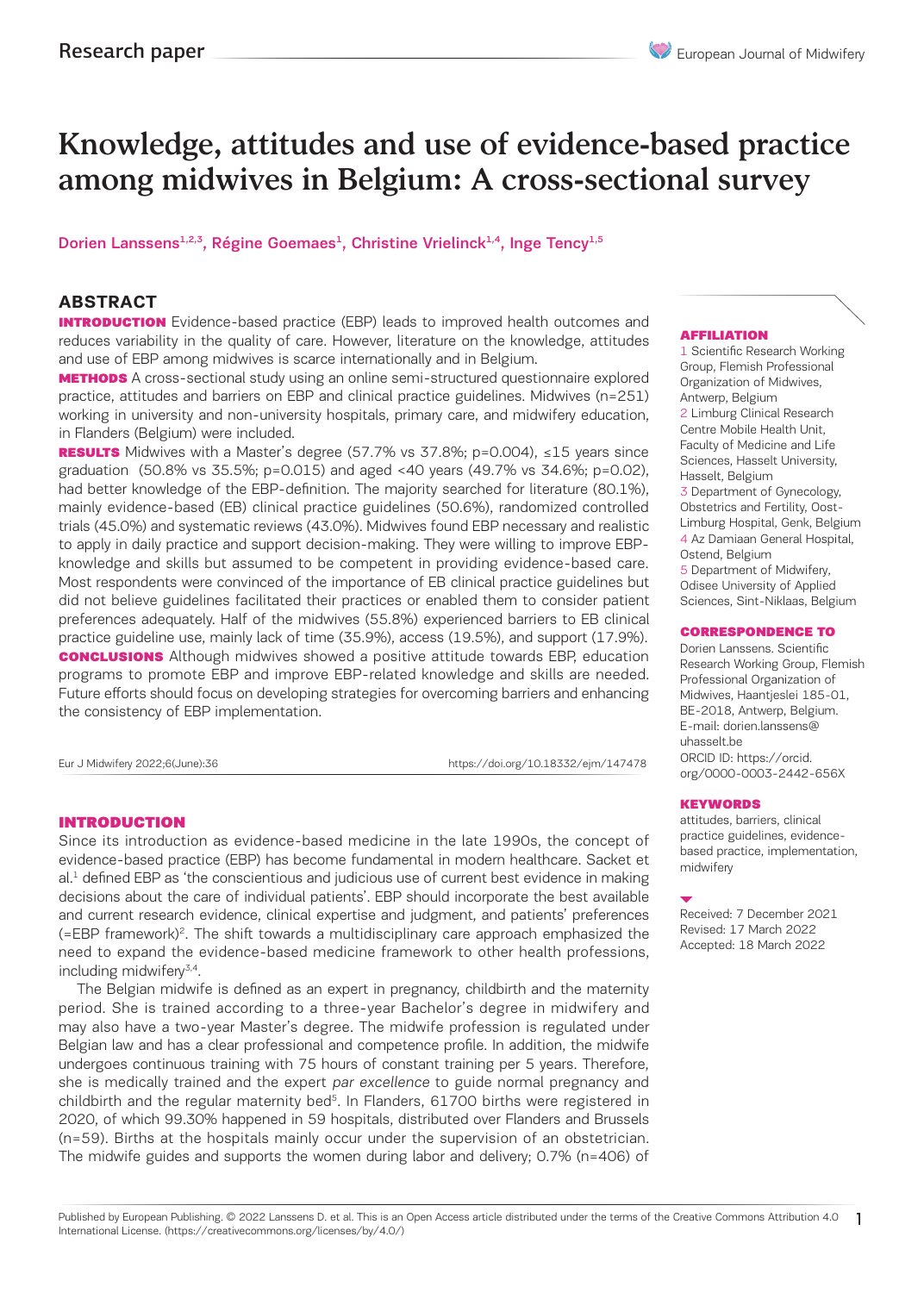the Flemish births happen at home, under the midwife's supervision<sup>6</sup>.

The research-driven character of the midwifery profession has also been reflected in the Belgian competency profile, which stipulates that 'the midwife provides evidence-based care by integrating new scientific insights into practice. She conducts and participates in scientific research'5. This aligns with the research-driven character in several competency profiles across Western countries. EBP has become an obligatory element in healthcare systems and regulations due to the demand for high quality, and at the same time, cost-effective care. Childbearing women and their families can benefit from evidence-based midwifery practice, as it leads to improved health outcomes and reduces the variability in quality and provision of care. The structured process facilitates transparent decision making<sup>7-11</sup>. Policymakers are sensitive to this reality. Therefore, the importance of EBP in many governmental initiatives has been emphasised<sup>3-4</sup>. Despite several efforts and investments by national policies, midwives struggle to incorporate EBP in perinatal care<sup>9,12,13</sup>. Only a few studies have been executed to explore midwives' knowledge and attitudes towards EBP. Midwives who participated in these surveys reported EBP as an essential mindset in clinical practice, but only a very small percentage practiced within an EBP framework. Many lacked the knowledge, skills and confidence to implement it effectively instead of relying on intuition and personal clinical experience<sup>2,8,10</sup>. Earlier studies have addressed several barriers, mainly conducted among nurses<sup>10</sup>. Inhibiting factors are at the individual level of the caregiver and the organizational level, which suggests that both top-down and bottom-up approaches are mandatory for EBP. Lack of time, resources and skills have been marked as critical barriers. A shortage of staff, lack of autonomy and lack of interest from supervisors have also been reported in qualitative research<sup>9,11</sup>.

A bottom-up strategy is mandatory to overcome these barriers. The empowerment of midwives' research skills and the enforcement of a positive attitude towards EBP are critical factors for a successful approach<sup>9-11,14,15</sup>. Mohammadi et al.<sup>14</sup> tested the 'diffusion of innovation theory' in a model for EBP adoption among nurses. The results showed a strong positive correlation of knowledge and attitudes with EBP adoption. Unfortunately, data regarding these factors and EBP among midwives remain sparse. Most current studies are qualitative, exploratory, or analyzed data of nurses and midwives together<sup>2,9,13</sup>. One Iranian study found a significant difference in EBP knowledge and attitudes between nurses and midwives<sup>8</sup>. These findings illustrate the relevance of separate data-analysis of EBP-related beliefs and skills for midwives, as these are influenced by occupational culture and contextual factors<sup>3,12</sup>.

In Belgium, the Ministry of Health introduced a national policy regarding disseminating and implementing EBP, with evidence-based (EB) clinical practice guidelines playing a pivotal role. Hence, the Belgian Health Care Knowledge Centre (KCE) surveyed Belgian healthcare professionals to assess their perceptions, needs and general use of EB

clinical practice guidelines<sup>4</sup>. However, the use of EB Clinical Practice Guidelines depicts a particular component of evidence-based practice and does not cover the complete process of EBP. Therefore, a more extensive EBP-survey was developed for the present study, focusing on midwives working in Flanders, the Dutch-speaking northern part of Belgium.

# **METHODS**

# **Study design and population**

A cross-sectional online survey using a semi-structured, self-administered questionnaire was conducted in Flanders from May to October 2017. A total of 251 midwives working in university and non-university hospitals, primary care, and midwifery education were recruited through electronic newsletters, social media and the journal of the Flemish Midwives Association. Posters with study information were also distributed on labor and maternity wards of all Flemish hospitals and one Dutch-speaking hospital in the Brussels-Capital Region.

# **Data collection**

The questionnaire was developed after a literature review and was partially based on the questionnaires of similar studies among physical therapists<sup>15-17</sup>. Psychometrics were done in those studies, and the questionnaires were judged to have robust validity and internal reliability. The questions were then adapted to the professional practice of midwives in Flanders. Subsequently, an online two-round Delphi study with a panel of 10 experts was undertaken to evaluate the questionnaire's content validity and assess its items' readability, clarity, and comprehensibility. The experts were lecturers in midwifery, (head) midwives, an obstetrician, and experts from KCE regarding implementing an integrated, evidence-based practice plan in Belgium. They rated the questions and items using a 6-point Likert scale (1=strongly disagree, to 6=strongly agree). Questions and items were considered valid when consensus was reached, and a minimum median score of 4 was obtained. No questions or items were deleted after the first round. However, one sociodemographic variable regarding position appointment percentage was added, and five items were reworded based on the experts' comments. An adapted version of the questionnaire was assessed in a second round, after which consensus was reached on all questions and items. The final version of the questionnaire comprised four parts that evaluated: 1) sociodemographic characteristics (12 multiple choice questions); 2) knowledge and practices (4 multiple choice questions); 3) attitudes, advantages and disadvantages regarding EBP (9 propositions rated on a 5-point Likert scale from strongly disagree to agree strongly); and 4) attitudes towards the use of clinical practice guidelines. The latter part contained five multiplechoice questions, one open question, and nine propositions rated on a 5-point Likert scale. The questionnaire was semistructured as it included a combination of the multiplechoice questions and propositions rated on a 5-point Likert scale (where predefined answers were given) and an open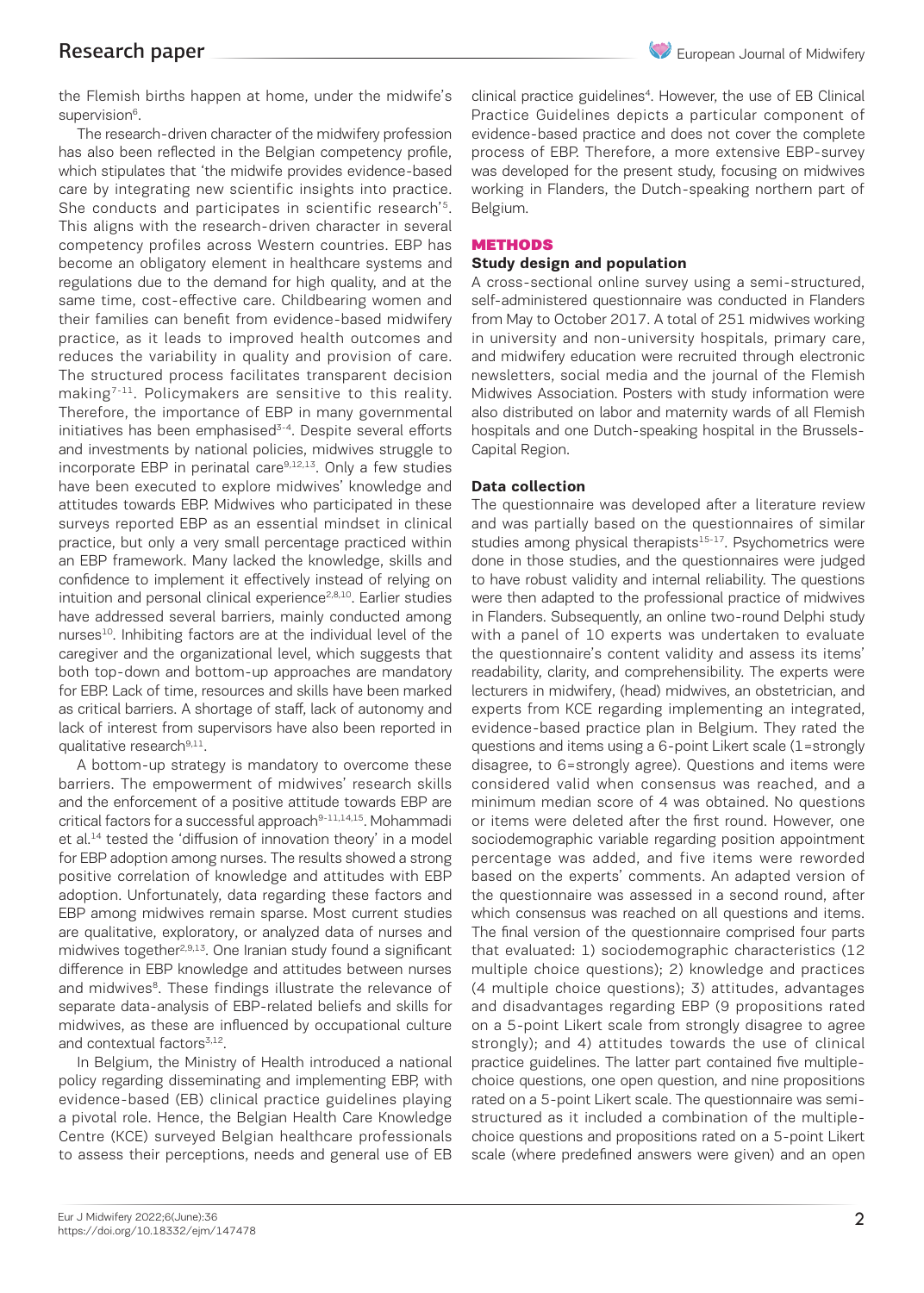question (where the midwives could provide their opinion).

# **Statistical analysis**

Data were analyzed using IBM SPSS Statistics 24.0 software. The analysis mainly focused on descriptive statistics. Chi-squared tests were applied to identify differences in categorical variables. Results with p<0.05 were considered statistically significant.

#### RESULTS

# **Characteristics of the participants**

In total, 256 questionnaires were completed and returned. Of these, 251 were included in the final analysis. Five questionnaires were excluded because participants were not midwives (n=3), or confirmation of a Bachelor's degree in midwifery was missing (n=2). Participants were geographically spread over Flanders, varying from 11% to 29% per region (Supplementary file). The majority of the respondents had more than ten years of working experience (64.2%) and were younger than 40 years (58.6%). The median number of years after graduating as a midwife was 15 [(IQR: 8–27). The education level of half of the participants was a Bachelor's degree (53.8%). Most midwives worked in clinical practice, either in a hospital (37.8%), primary care (25.5%) or both (26.3%). The majority of the respondents had a computer or tablet at home (99.6%). All midwives had Internet access at home and work. Characteristics of the study participants are summarized in Table 1.

#### **Knowledge of EBP**

Evidence-based practice was part of the Bachelor's curriculum for 55.4% of the participants, and 27.1% reported that they had followed education or training on EBP. Four in ten respondents were aware of the definition of EBP and answered correctly to the question on 'how to define EBP' (43.4%) (Table 2).

A significant association was found between knowledge of the definition of EBP and the variables: educational level, age, and years since graduation. Midwives with a Master's degree were more likely to identify the correct definition of EBP than midwives with a Bachelor's degree (57.7% vs 37.8%,  $χ² = 8.264$ ,  $p = 0.004$ ). Also, midwives aged <40 years and midwives with ≤15 years since graduation were more able to define EBP correctly (49.7% vs 34.6%,  $\chi^2$ =5.611, p=0.02; and 50.8% vs 35.5%,  $\chi^2$ =5.918; p=0.02, respectively). There was no significant correlation between knowledge of the EBP definition and the percentage of employment, EBP as part of the Bachelor's curriculum, type of hospital, or working experience as a midwife.

# **Attitude towards EBP and EB clinical practice guidelines**

As indicated in Table 3, most midwives were convinced that implementing EBP in daily practice is necessary (85.2%) and realistic (59.3%). Most midwives also agreed to learn (73.3%) and improve (82.5%) knowledge and skills needed to apply EBP. In all, 66.1% believed that there is sufficient scientific evidence for most of their care, and 80.9%

thought that EBP could support decision-making during the care they deliver. Half of the midwives were stimulated

# *Table 1: Characteristics of the study participants (N=251)*

| <b>Variables</b>                                  | n(%)       |  |  |  |  |  |
|---------------------------------------------------|------------|--|--|--|--|--|
| Age (years)                                       |            |  |  |  |  |  |
| $<$ 40                                            | 147 (58.6) |  |  |  |  |  |
| >40                                               | 104 (41.4) |  |  |  |  |  |
| <b>Educational level</b>                          |            |  |  |  |  |  |
| Bachelor's                                        | 176 (70.1) |  |  |  |  |  |
| Master's                                          | 71 (28.3)  |  |  |  |  |  |
| PhD                                               | 4(1.6)     |  |  |  |  |  |
| Work experience as a midwife (years)              |            |  |  |  |  |  |
| ≤10                                               | 110 (43.8) |  |  |  |  |  |
| >10                                               | 141 (56.2) |  |  |  |  |  |
| <b>Years since graduation</b>                     |            |  |  |  |  |  |
| $\leq 15$                                         | 130 (51.8) |  |  |  |  |  |
| >1.5                                              | 121 (48.2) |  |  |  |  |  |
| Employment percentage as a midwife                |            |  |  |  |  |  |
| < 50                                              | 49 (19.5)  |  |  |  |  |  |
| >50                                               | 202 (80.5) |  |  |  |  |  |
| Place of employment*                              |            |  |  |  |  |  |
| Hospital                                          | 95 (37.8)  |  |  |  |  |  |
| Primary healthcare                                | 64 (25.5)  |  |  |  |  |  |
| Primary healthcare in combination with a hospital | 66 (26.3)  |  |  |  |  |  |
| Higher education                                  | 54(21.5)   |  |  |  |  |  |
| Bachelor's education                              | 42 (77.78) |  |  |  |  |  |
| Master's education                                | 8(15.38)   |  |  |  |  |  |
| Other                                             | 4(7.41)    |  |  |  |  |  |
| <b>Type of hospital</b> $(n=161)$                 |            |  |  |  |  |  |
| Non-university hospital                           | 118 (73.3) |  |  |  |  |  |
| University hospital                               | 43 (26.7)  |  |  |  |  |  |

\*Midwives may have several places of employment.

# *Table 2. Knowledge regarding EBP definition*

| What do you understand of the term EBP?                                                                                                  | n(%)       |
|------------------------------------------------------------------------------------------------------------------------------------------|------------|
| The use of scientific literature is the basis for daily<br>practice.                                                                     | 75 (23.9)  |
| Scientific literature in combination with the preference<br>of the client is the basis for daily practice.                               | 13(5.2)    |
| Scientific literature, practical experiences of the<br>professional and the preference of the client is the<br>basis for daily practice. | 109 (43.4) |
| Practical experiences in combination with the<br>preferences of the client is the basis for daily practice.                              | 2(0.8)     |
| Practical experiences in combination with the<br>scientific literature is the basis for daily practice.                                  | 52 (20.7)  |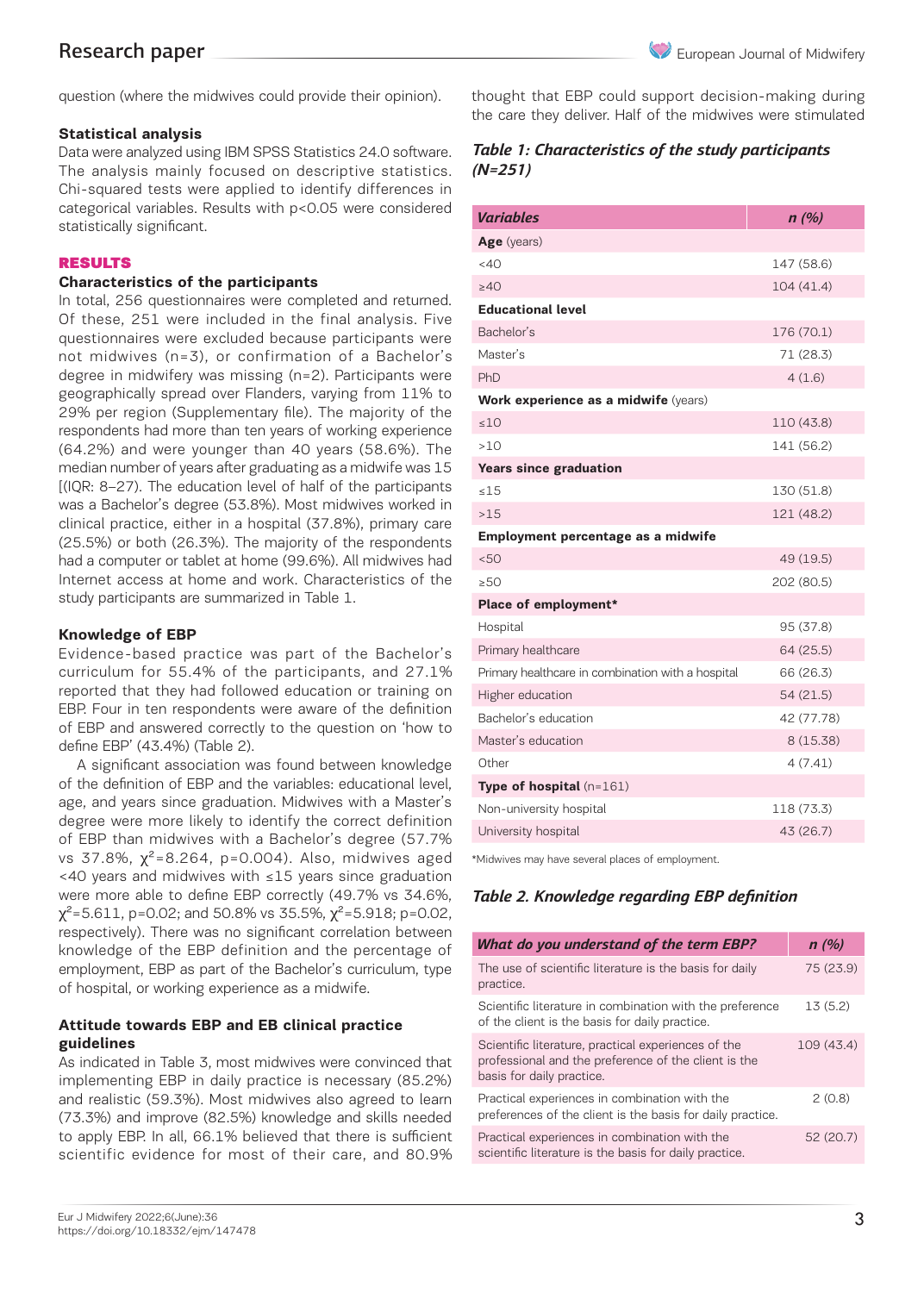# *Table 3. Attitude of midwives regarding EBP and EB clinical practice guidelines*

| <b>Statement</b>                                                                                                                | <b>Completely</b> | <b>Not agree</b> | <b>Neutral</b> | <b>Agree</b> | <b>Totally agree</b> |
|---------------------------------------------------------------------------------------------------------------------------------|-------------------|------------------|----------------|--------------|----------------------|
|                                                                                                                                 | disagree<br>n(%)  | n(%)             | n(%)           | n(%)         | n(%)                 |
|                                                                                                                                 |                   |                  |                |              |                      |
| I think it is necessary to implement EBP in my daily practice                                                                   | 1(0.4)            | 5(2.0)           | 31(12.4)       | 109 (43.4)   | 105 (41.8)           |
| I think it is realistic to implement EBP in my daily practice                                                                   | 3(1.2)            | 23(9.2)          | 76 (30.3)      | 114 (45.4)   | 35 (13.9)            |
| I want to acquire the knowledge and skills necessary to<br>implement EBP in my daily practice                                   | 2(0.8)            | 12(4.8)          | 53(21.1)       | 107 (42.6)   | 77 (30.7)            |
| I want to improve the knowledge and skills necessary to<br>implement EBP in my daily practice                                   | 2(0.8)            | 8(3.2)           | 34 (13.5)      | 119 (47.4)   | 88 (35.1)            |
| There is a lack of strong scientific evidence for most<br>actions/care that I carry out                                         | 42 (16.7)         | 124 (49.4)       | 55(21.9)       | 24(9.6)      | 6(2.4)               |
| EBP can support me to make decisions towards care                                                                               | 3(1.2)            | 8(3.2)           | 37(14.7)       | 152 (60.6)   | 51(20.3)             |
| The use of scientific literature is encouraged in my<br>working environment                                                     | 16(6.4)           | 50 (19.9)        | 58 (23.1)      | 74 (29.5)    | 53(21.1)             |
| I have sufficient skills to search for relevant scientific literature                                                           | 11(4.4)           | 37(14.7)         | 74 (29.5)      | 83 (33.1)    | 46 (18.3)            |
| I am convinced of my skills to deliver care following the<br>most recent evidence                                               | 2(0.8)            | 15(6.0)          | 85 (33.9)      | 119 (47.4)   | 30 (12.0)            |
| It is important to have easy access to EB clinical practice<br>guidelines (i.e. costless, electronically and quickly available) | O(0)              | 5(2.0)           | 16(6.4)        | 63 (25.1)    | 167 (66.5)           |
| It is important to use EB clinical practice guidelines<br>during my work                                                        | 1(0.4)            | 9(3.6)           | 24(9.6)        | 125 (49.8)   | 92(36.7)             |
| I have easy access to relevant EB clinical practice<br>guidelines in my work place/through my employer                          | 24(9.6)           | 63 (25.1)        | 56 (22.3)      | 72 (28.7)    | 36 (14.3)            |
| I have easy access to EB clinical practice guidelines at home                                                                   | 20(8.0)           | 56 (22.3)        | 77 (30.7)      | 70 (27.9)    | 28 (11.2)            |
| By using EB clinical practice guidelines, client<br>preferences can be sufficiently taken into account                          | 5(2.0)            | 33(13.1)         | 102 (40.6)     | 100 (39.8)   | 11(4.4)              |
| EB clinical practice guidelines are necessary to facilitate care                                                                | 7(2.8)            | 28 (11.2)        | 85 (33.9)      | 114 (45.4)   | 17(6.8)              |
| EB clinical practice guidelines are important in order to<br>give clients high-quality care                                     | 4(1.6)            | 6(2.4)           | 25(10.0)       | 127 (50.6)   | 89 (35.5)            |
| EB clinical practice guidelines are important in order to<br>give clients equivalent care                                       | 5(2.0)            | 13(5.2)          | 42(16.7)       | 136 (54.2)   | 55 (21.9)            |
| I use EB clinical guidelines in my daily practice                                                                               | 4(1.6)            | 17(6.8)          | 69 (27.5)      | 115 (45.8)   | 46 (18.3)            |

by their working environment to use scientific literature (50.6%) and reported sufficient skills to search for relevant literature (51.4%). Two-thirds were convinced about their abilities to deliver care following the most recent evidence (59.4%).

The majority of the midwives found easy access to EB clinical practical guidelines crucial (91.6%) and the use of guidelines during their work essential (86.5%). However, only 43.0% of them mentioned having easy access to relevant EB clinical practice guidelines at their work and 39.1% at home. Almost one-third of the respondents (30.7%) responded neutrally towards the accessible access facility toward guidelines at home. Although 44.2% agreed that the client's preferences could be sufficiently taken into account when using EB clinical practice guidelines, 40.6% were neutral about this statement. The same answer was obtained when asked about the facilitating role of guidelines in delivering care (52.2% agreed, 33.9% neutral). Most midwives agreed that EB clinical practice guidelines are essential in giving high quality (86.1%) and equal (76.1%) care to clients. Finally, 64.1% of the midwives agreed that they use guidelines in their work, while one-third were neutral (27.5%).

# *Table 4. Practice towards EBP and EB clinical practice guidelines among midwives (N=251)*

| <b>Question</b>                                       | n(%)       |  |  |  |  |
|-------------------------------------------------------|------------|--|--|--|--|
| What kind of scientific literature do you search for? |            |  |  |  |  |
| Systematic reviews                                    | 108 (43.0) |  |  |  |  |
| Meta-analyses                                         | 61 (24.3)  |  |  |  |  |
| Observational studies                                 | 31 (12.4)  |  |  |  |  |
| <b>RCTs</b>                                           | 113 (45.0) |  |  |  |  |
| Case studies/case reports                             | 61 (24.3)  |  |  |  |  |
| EBP guidelines                                        | 127 (50.6) |  |  |  |  |
| Other                                                 | 16 (6.4)   |  |  |  |  |
| How do you get access to scientific literature?       |            |  |  |  |  |
| By a database made available by the employer          | 49 (19.5)  |  |  |  |  |
| By CEBAM*                                             | 54 (21.5)  |  |  |  |  |
| By a search engine on the Internet (e.g. Google)      | 108 (43.0) |  |  |  |  |
| By PubMed                                             | 147 (58.6) |  |  |  |  |
| By Web of Science                                     | 37 (14.7)  |  |  |  |  |
| By another source                                     | 27 (10.8)  |  |  |  |  |

\*CEBAM: Belgian Centre for evidence-based medicine Cochrane Belgium.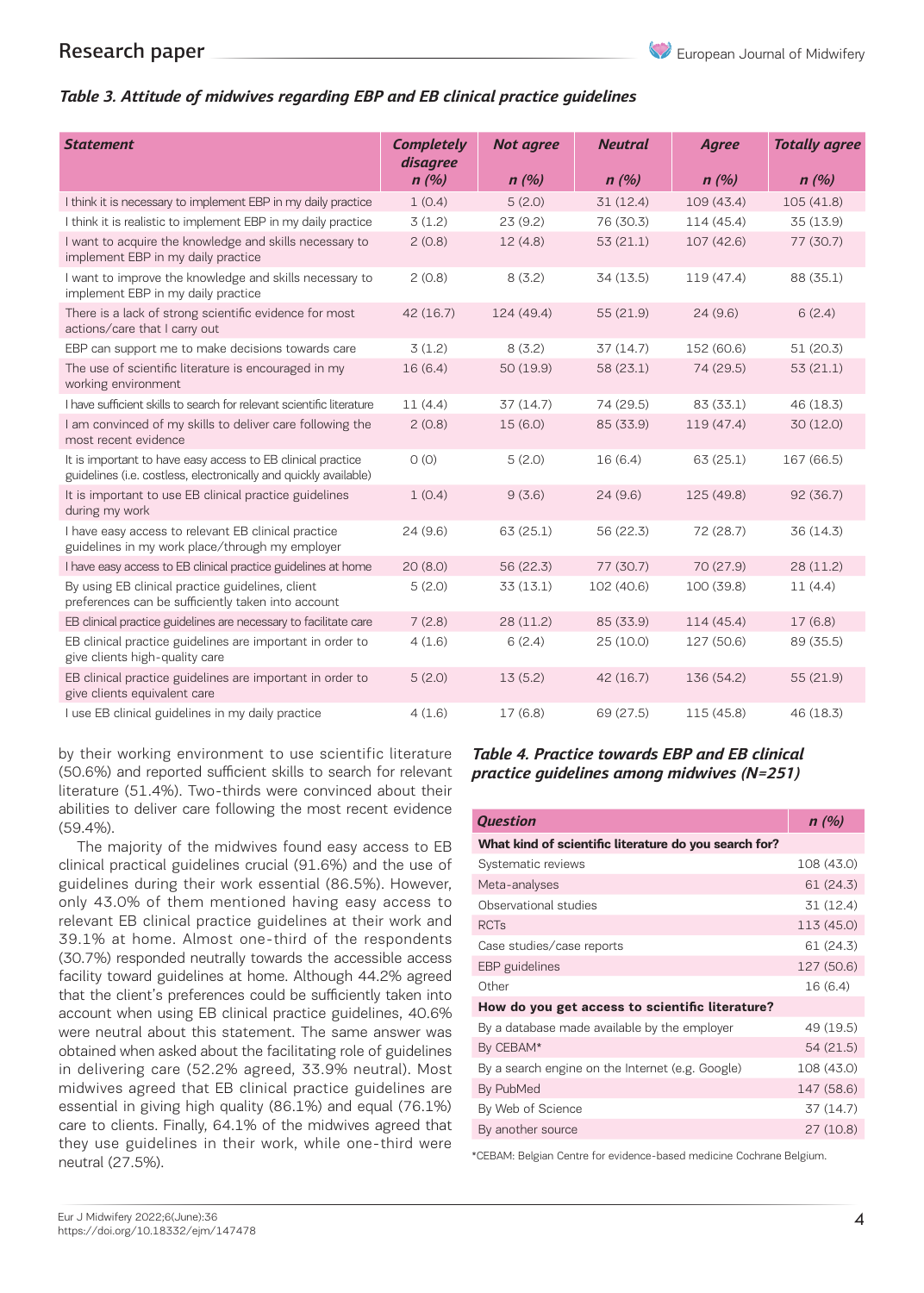

#### *Figure 1: Barriers towards the use of EB clinical practice guidelines Figure 1: Barriers towards the use of EB clinical practice guidelines*

A significant association was found between searching for scientific literature and educational level and working experience variables. A significantly higher proportion of midwives with a Master's degree searched for scientific literature than midwives with a Bachelor's degree (95.8% nterature than midwives with a Bachelor's degree (90.8%) the Bachelor's curriculum, type or nospi<br>vs 73.9%, χ<sup>2</sup>=12.288, p<0.001). Furthermore, a higher level, age, working experience as midwif number of midwives with >10 years of work experience were graduation as a midwife. However, a low seeking more scientific literature than midwives with ≤10 years of experience (86.4% vs 75.2%,  $\chi^2$ =4.847, p=0.03). barriers than midwives working in a reg No significant correlation was seen between searching for literature and the percentage employed, EBP as part of the  $\rightarrow$ 10 years of work experience as mid Bachelor's curriculum, type of hospital, age or years since those with ≤10 years (50.4% vs 62.7%, graduation.

#### **Practice towards EBP and EB clinical practice guidelines** actice towards EBP and EB cumcat practice<br>idelines in This study indicates that midwives show a positive attitude

The majority of the respondents (80.1%) searched for towards EBP. However, and the respondents on  $\overline{E}$ scientific literature, especially for EB clinical practice guidelines (50.6%), randomized controlled trials (RCTs) needed. This need is reflected in the study resu (45.0%) and systematic reviews (43.0%) (Table 4). They searched for scientific literature mainly by using PubMed skills to implement EBP in their daily work.  $(58.6%)$  and search machines on the Internet (e.g. Google) the midwives  $(51.4%)$  were convinced (43.0%). Midwives read one (40.6%) or two to five (31.9%) scientific publications every month. Most midwives were with previous studies describing attitude aware of relevant existing EB clinical practice guidelines and of relevant externs 2D cannot placted guidance and anomology, same decoduced with 2D.<br>(73.7%) and informed where to find them (71.3%). However, midwives' EBP attitudes commonly different only half of them knew how to search for guidelines on the ability to implement EBP, which is not Internet (55.8%).

# **Barriers toward EB clinical practice guidelines**

As shown in Figure 1, the majority of the participants mentioned lack of time (35.9%) as one of the most important impediments for the use of EB clinical practice guidelines, followed by lack of access (19.5%) and lack of support from colleagues or employers (17.9%).

There was no significant correlation between whether midwives experienced barriers for using EB clinical practice guidelines and the variables employment, EBP as part of the Bachelor's curriculum, type of hospital, educational level, age, working experience as midwife or years since graduation as a midwife. However, a lower number of midwives working in a university hospital experienced barriers than midwives working in a regional hospital (44.2% vs 61.9%,  $\chi^2$ =4.022, p=0.05) as well as participants with >10 years of work experience as midwives compared to those with ≤10 years (50.4% vs 62.7%,  $\chi^2$ =3835, p=0.05).

# discussion describing attitudes, previous studies describing attitudes, production and knowledge/skills associ

# **Current knowledge and attitude towards EBP**

towards EBP. However, education programs to promote EBP and improve EBP-related knowledge and skills are still needed. This need is reflected in the study results, as 82.5% of the respondents wanted to improve their knowledge and skills to implement EBP in their daily work. But only half of the midwives (51.4%) were convinced about their skills to search for relevant literature. These results are consistent with previous studies describing attitudes, practices and knowledge/skills associated with EBP<sup>18</sup>. Therefore, midwives' EBP attitudes commonly differed from their ability to implement EBP, which is not a unique finding for only midwives in Flanders.

This study also indicates that midwives with the best knowledge of the definition of EBP were the midwives with a Master's degree, who had ≤15 years since graduation and were aged <40 years; this may be because these midwives still knew the definition of EBP from their midwifery education or still used the skills they had learned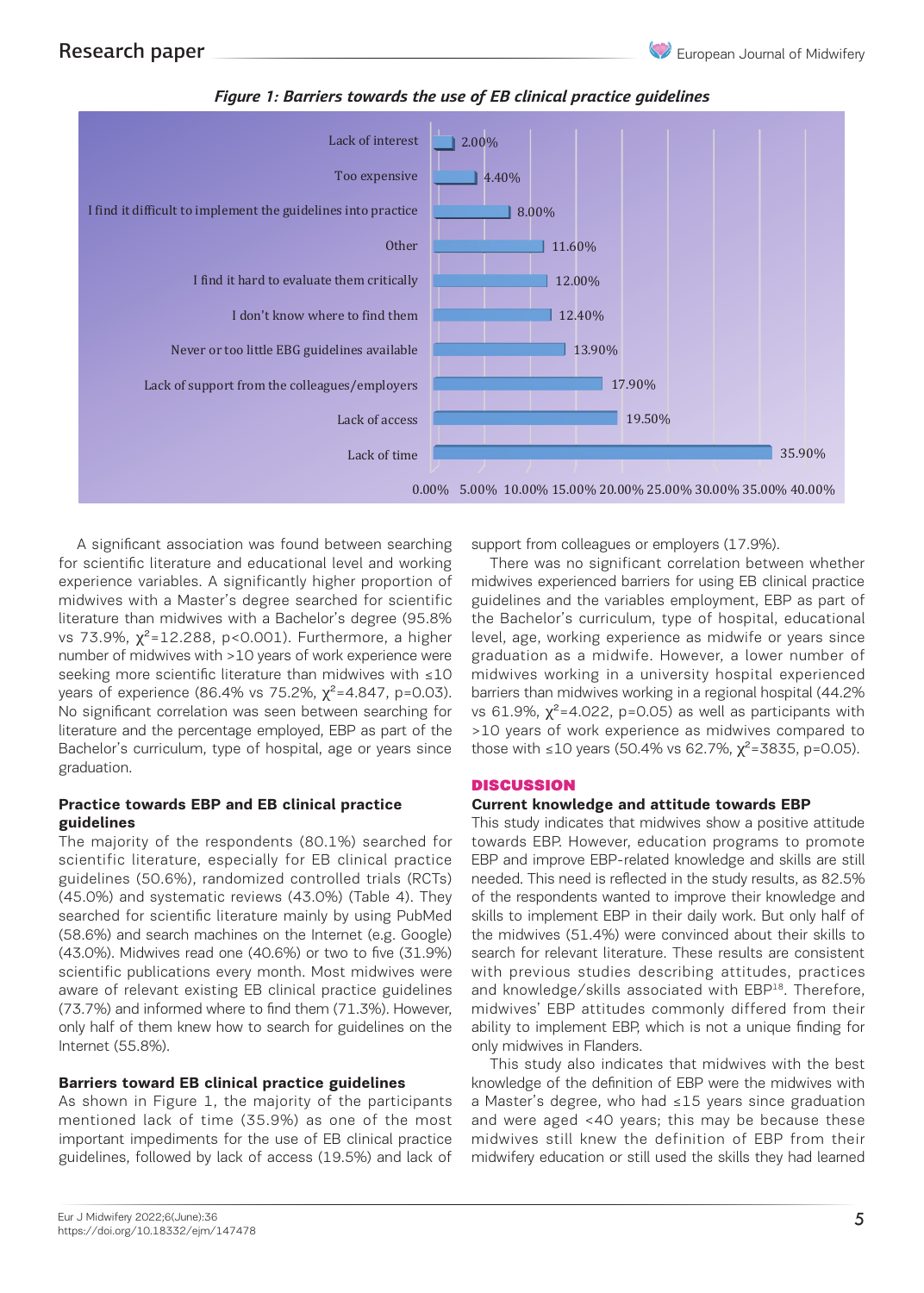to search after EBP. Older midwives or midwives with longer work experience need to review updated guidance due to time elapsed since graduation. The majority of the midwives searched for literature, mainly EB clinical practice guidelines, RCTs and systematic reviews. The academic degree made a difference in the search for scientific literature, as midwives holding a Master's degree reported a higher rate of searching for evidence-based information than respondents with a Bachelor's degree. These results are consistent with those reported in previous studies which found that nurses with Master's degrees reported fewer barriers to finding and reviewing research than nurses with Bachelor's degrees<sup>8,19</sup>. An explanation could be that a Master's education program prepares its graduates to read and understand research findings. At the same time, this is not always the case in Belgium's Bachelor's program in midwifery. Majid et al.<sup>20</sup> concluded that creating an environment that provides opportunities for caregivers to share knowledge and information should be a key priority for hospital management.

Lastly, the reported results indicate that midwives found EBP necessary, realistic to apply in daily practice, and supported decision-making. Most respondents were convinced of the importance of EB clinical practice guidelines but did not believe these facilitated their training or enabled them to consider patient preferences adequately.

# **Facilitators and barriers to research utilization**

Findings from the present study mirror the facilitators and barriers to research utilization experienced by nurses and midwives in other countries. A positive attitude towards EBP was found to be a facilitator for the use of EBP. Over half of respondents (54.2%) were convinced of the importance of EB clinical guidelines for high-quality midwifery care for normal pregnancy, birth and the postnatal period. They did believe policies facilitate their caregiving and enable them to consider patient preferences adequately (50.6%). This means that the other half of the respondents were neutral or did not agree that guidelines support taking client preferences into account or facilitating caregiving. Additional research is needed to understand midwives' beliefs regarding this aspect of our findings.

The top-three ranking of barriers for guideline use among Flemish midwives in our study were: 1) lack of time (35.9%), 2) lack of access (19.5%), and 3) lack of support (17.9%). These results reflect the findings among nurses and midwives. The most cited barriers to nurses' use of research were primarily based on: 1) lack of time to practice database searching in a hectic work environment, 2) lack of access to databases, 3) lack of skills and resources, 4) inadequate organizational support, 5) not readily available results of research, and 6) delayed publication of research reports and articles<sup>11,18,19,21</sup>. Cummings et al.<sup>22</sup> thought that a better insight into the practical environment is crucial to the understanding and developing interventions advancing EBP in the midwives' community. In this light, hospital management should consider adjusting midwives' work schedules for them to have additional time to attend

classes on conducting EBP, reviewing relevant literature, and planning functional changes.

# **Scientific literature consultation by Flemish midwives**

The current study measured the frequency of scientific literature consultation by midwives. Just over half (54.4%) either did not read articles or read only one per month. However, 85.2% of the respondents believed it is necessary to implement EBP in their daily practice. These findings illustrate the gap between EBP-related attitudes and the actual procedure. Since 64.1% of the participants were working in a hospital setting, a possible explanation for this finding could be that several clinical guidelines were available for these midwives. One or more midwives developed these clinical guidelines in collaboration with the obstetrician and pediatricians, and were based on the current best evidence. Therefore, the midwives feel no need to read articles and improve their EBP skills. However, this should still be recommended. This is even though most midwives working at hospitals have access to computers and scientific literature via the hospital where they work. Another possible reason why the respondents did not read as many articles, although they believed in the necessity to implement EBP in daily practice, could be that the physicians mostly decided on the care given to women. Only 0.7% of the Flemish mothers chose to give birth at home<sup>6</sup>. This means that most births in Flanders take place in a hospital setting, wherein obstetricians are the responsible actors taking the decisions during pregnancy, labor, delivery, and postpartum. The midwife supports women during pre-, peri- and postnatal care but does not act autonomously in hospitals. This dynamic might be reflected in the response rate. The midwives in this study seemed to be less interested in EBP because of their limited involvement in hospital decision-making.

Although the organization of midwifery in Belgium is somewhat unique compared to other countries in Europe (where midwives have a more autonomous function in supporting women throughout pregnancy, labor and conducting births on the midwife's responsibility), the conclusions of this study can be generalized over Europe<sup>23</sup>. Our findings are in line with those of Ladopoulou et al.<sup>24</sup> and Cleary-Holdforth<sup>25</sup>: for a successful implementation of EBP, it is required initially to train personnel to develop their abilities, to provide information on the way to use different data sources and encourage midwifery personnel to take initiatives and be part of the decision-making process. Additionally, midwifery across the world is facing changes and uncertainties. Within midwifery, different paradigms are embodied in the medical and biopsychosocial models, allowing us to consider technocratic, medicalized, and interventionist birth versus physiological birth, focusing on maternal emotional well-being and maternal and family life balance. Medicalization and the medical hierarchy are likely to influence midwives' job conditions as technocratic and interventionist birth affects midwives' ability to provide independent practice and their advocacy for physiological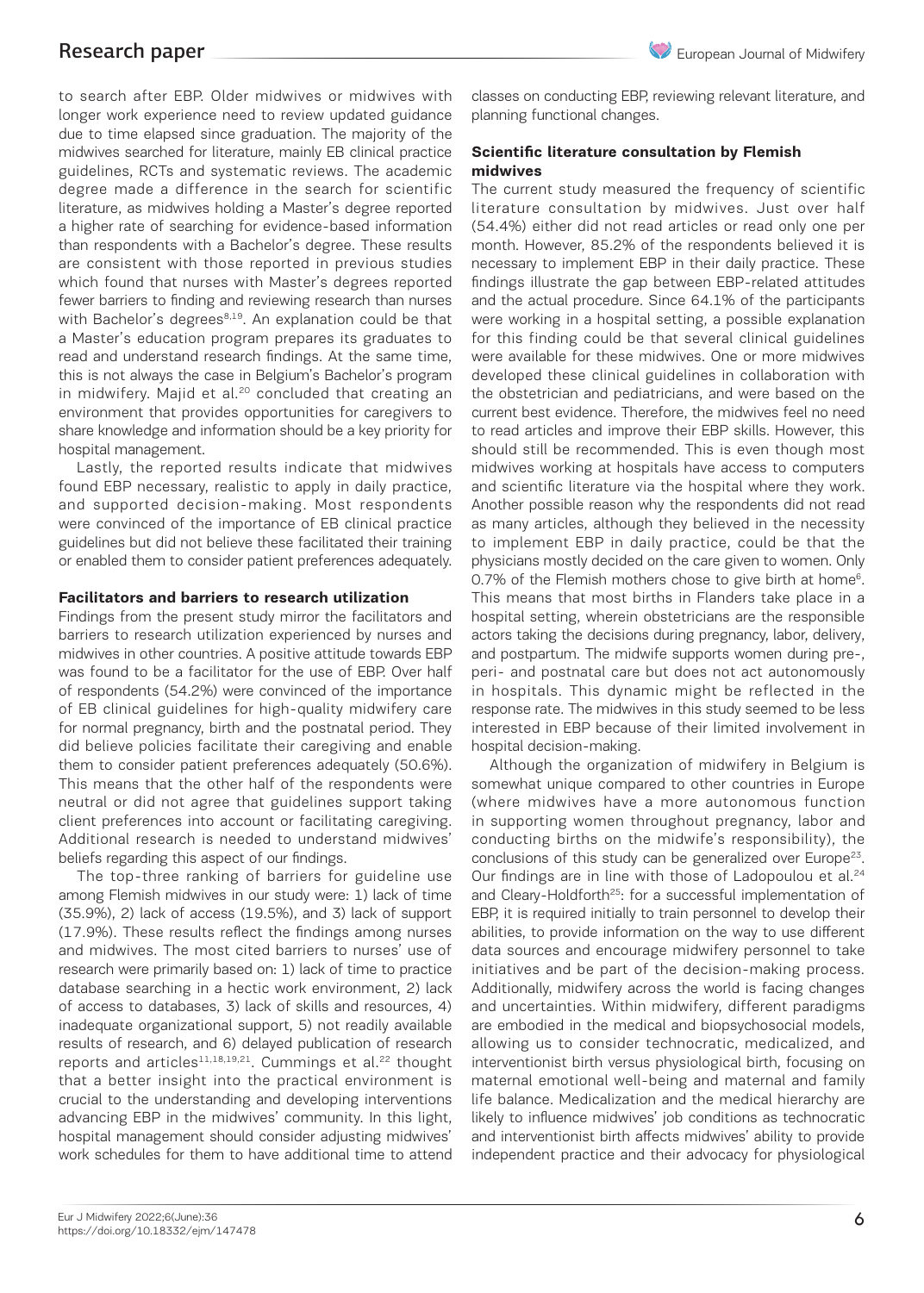birth. Without a doubt, all of these factors impact the future of the midwifery profession, the organization of midwifery care, and the education of future midwives<sup>26</sup>. When further outlining the future of midwifery in Belgium (and therefore associated midwifery organization and education), it is essential to consider the results of this research.

# **Strengths and limitations**

This study was the first to evaluate Flemish midwives' knowledge, attitude, and practices regarding EBP. In the present study, all participants were distributed equally among the different geographical regions, and midwives from various working fields participated. The respondents were active in a hospital setting, primary care, or education. Although this study used a semi-structured selfadministered questionnaire, several measures were taken to guarantee the validity of the questionnaire. The response bias in this study was countered by formulating an equal number of questions generating positive and negative responses. In addition, extensive literature research was conducted to ensure the content validity of each item in the knowledge part. The questionnaire was also validated among a panel of experts.

There are some limitations to consider. The knowledge findings can be slightly biased due to the consultation of external sources (e.g. the Internet, colleagues). Owing to the cross-sectional design of the present study, only associations and no causations can be inferred. The response rate was lower than the desired rate of  $65\%^{27}$ . Consequently, the findings may not represent the total population of midwives. The moderate individual response rate may have resulted from a concurrence of several factors, including a high workload of midwives or being less interested in the subject. The recruitment method relied on voluntary response sampling and may not truly represent the midwifery population in Flanders. Lastly, there is a risk for selection bias as midwives with a high level of interest was possibly more motivated to respond and undertook more effort to complete the questionnaire<sup>15</sup>. This high level of interest can explain the high rate of Master's degree holders who participated in this study. Therefore, the scores might have been biased in favor of EBP. Nevertheless, we believe that the findings might provide valuable insights for optimizing midwives' knowledge, attitudes, and practice among EBP.

# **Recommendations for further research**

To improve quality of care, it is necessary to create an EBP culture that investigates the barriers to EBP use, and that facilitates the implementation of the best evidence for pregnant and/or delivering women based on their preferences and values. Nowadays, there are only limited Flemish national clinical guidelines for a particular aspect of antenatal or perinatal care, which we can find (for instance) on https://ebpnet.be/. Policies and procedures for seeking, verifying, and aligning the best and current evidence should be standardized and integrated across the healthcare system. Written EB clinical guidelines should be

readily accessible to midwives regardless of the working environment and across the healthcare system in order to achieve a successful and sustainable implementation of EBP in midwifery practice daily. Also, EB clinical guidelines should be formulated in collaboration between obstetricians and midwives. This would incorporate the needs of midwives that consider themselves both 'autonomous' and working in partnership with a lead obstetrician.

Our study showed a relation between the demographics of the midwives (age, work experience, educational level) and the attitudes, barriers and practice towards EBP, but, as far as we know, nothing is known about the possible links for this association. Additional research would be interesting to deepen this relation, and the other factors we identified in relation to the implementation of EBP, so we know how to reach every midwife (irrespective of the demographic background) to implement EBP guidelines. Understanding midwives' use of best available evidence in practice will direct efforts towards developing mechanisms that facilitate the timely uptake of the latest evidence by all maternity care providers working in clinical settings<sup>28</sup>.

Since only 37.8% of the Bachelor's and 57.7% of the Master's degree holders indicated the correct definition of EBP, there is still an essential role for education to teach EBP. This is in line with previous studies, indicating a lack of knowledge among caregivers who rely on intuition and personal clinical experience<sup>2,8,10</sup>. The survey of Mohammadi et al.14 showed a strong positive correlation between knowledge and attitudes of EBP. To improve attitudes towards EBP, caregivers must understand the true meaning of EBP, which unites the current best evidence with the patients' preferences and the caregiver's expertise.

There are several accreditation programs in Flanders to improve the quality of care and patient safety in hospitals. These accreditation programs can be used to implement EBP in multidisciplinary teams. Recent publications also highlight the possibility to implement a web-based resource that standardizes the process of evidence implementation. Midwives need practical solutions and a map of the process to lead implementation of evidence-based practices, packaged into a centralized web-based resource<sup>29</sup>. Together with midwifery associations and organizations promoting EBP, the Ministry of Health can improve access to databases and provide time for caregivers to search and read scientific literature. To enhance the EBP skills of midwives, they need the opportunity to read scientific literature. There is a vital role for the educational institutions to teach future midwives the meaning and importance of EBP and offer lifelong learning courses to maintain their knowledge, attitudes and practice towards EBP.

# CONCLUSIONS

The majority of participants had a positive attitude towards EPB. However, less than half of the midwives correctly defined EPB. Knowledge of EBP was associated with education level, age, and years since graduation. Hence, education programs are needed to promote EBP and improve midwives' skills and knowledge, especially for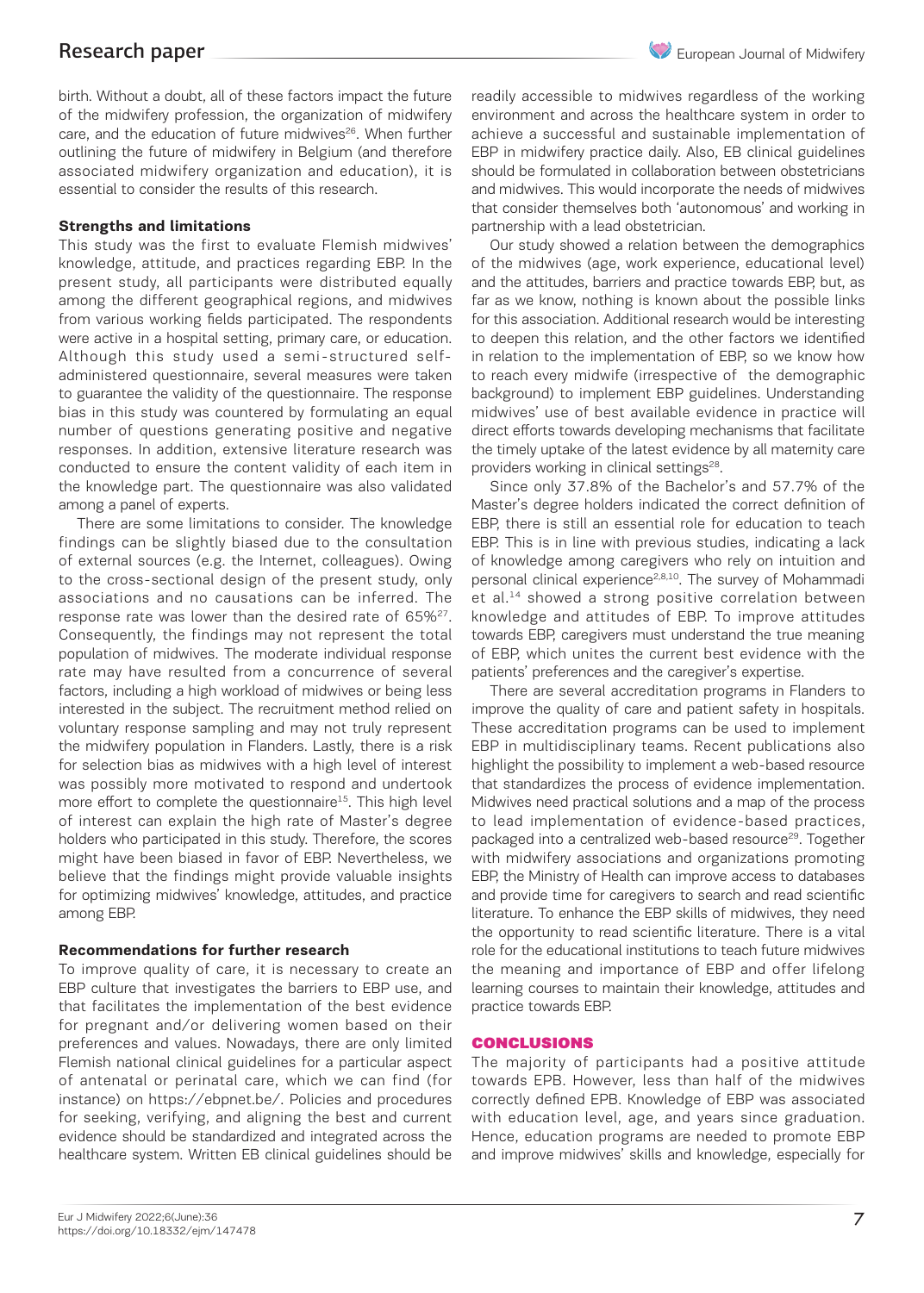midwives without a Master's level education and midwives who graduated more than 15 years ago. Results also showed that a minority of participants had easy access to EB clinical practice guidelines both at their workplace and home, despite many searching for scientific literature. It is necessary to elaborate strategies to overcome barriers to access scientific literature. Additionally, enhancing the quality and consistency of EBP implementation is required.

# REFERENCES

- 1. Sackett DL, Rosenberg WM, Gray JA, Haynes RB, Richardson WS. Evidence based medicine: what it is and what it isn't. BMJ. 1996;312(7023):71-72. doi:10.1136/bmj.312.7023.71
- 2. Veeramah V. The use of evidenced-based information by nurses and midwives to inform practice. J Clin Nurs. 2016;25(3-4):340-350. doi:10.1111/jocn.13054
- 3. Bick D, Graham ID, eds. Evaluating the Impact of Implementing Evidence-Based Practice. Wiley-Blackwell; 2010.
- 4. Benahmed N, Adriaenssens J, Christiaens W, Paulus D. Towards tailoring of KCE guidelines to users' needs. KCE Report 284. Belgian Health Care Knowledge Center; 2017. April 25, 2017. Accessed March 17, 2022. https://kce.fgov.be/sites/default/files/atoms/files/ KCE\_284\_Tailoring\_KCE\_Guidelines\_Report\_2.pdf
- 5. Het beroeps- en competentieprofiel van de Belgische vroedvrouw, Advies 2016/01 van de Federale Raad voor de Vroedvrouwen. The Professional and Competency Profile of the Belgian, Opinion 2016/01 of the Federal Council for the Midwives. Report in Dutch. Directoraatgeneraal Gezondheidszorg; 2016. Accessed March 17, 2022. https://overlegorganen.gezondheid.belgie.be/ sites/default/files/documents/2016\_01\_cfsf\_frvv\_ bijlage\_beroepsprofiel.pdf
- 6. Devlieger R, Goemaes R, Laubach M. Perinatale gezondheid in Vlaanderen, Jaar 2020. Perinatal Health in Flanders, Year 2020. Studiecentrum voor Perinatale Epidemiologie; 2021. Accessed March 17, 2022. https://tvgg.be/uploads/file/files/SPE-Perinatalegezondheid-in-Vlaanderen-2020.pdf
- 7. Bayes S, Fenwick J, Jennings D. Readiness for practice change: Evaluation of a tool for the Australian midwifery context. Women Birth. 2016;29(3):240-244. doi:10.1016/j.wombi.2015.11.001
- 8. Heydari A, Mazlom SR, Ranjbar H, Scurlock-Evans L. A study of Iranian nurses' and midwives' knowledge, attitudes, and implementation of evidencebased practice: the time for change has arrived. Worldviews Evid Based Nurs. 2014;11(5):325-331. doi:10.1111/wvn.12052
- 9. Iravani M, Janghorbani M, Zarean E, Bahrami M. Barriers to Implementing Evidence-Based Intrapartum Care: A Descriptive Exploratory Qualitative Study. Iran Red Crescent Med J. 2016;18(2):e21471. doi:10.5812/ircmj.21471
- 10. Koehn ML, Lehman K. Nurses' perceptions of evidencebased nursing practice. J Adv Nurs. 2008;62(2):209-

215. doi:10.1111/j.1365-2648.2007.04589.x

- 11. Malik G, McKenna L, Plummer V. Facilitators and barriers to evidence-based practice: perceptions of nurse educators, clinical coaches and nurse specialists from a descriptive study. Contemp Nurse. 2016;52(5):544- 554. doi:10.1080/10376178.2016.1188017
- 12. Fairbrother G, Cashin A, Conway R, Symes A, Graham I. Evidence based nursing and midwifery practice in a regional Australian healthcare setting: Behaviours, skills and barriers. Collegian. 2016;23(1):29-37. doi:10.1016/j.colegn.2014.09.011
- 13. Kennedy HP, Doig E, Hackley B, Leslie MS, Tillman S. "The midwifery two-step": a study on evidence-based midwifery practice. J Midwifery Womens Health. 2012;57(5):454- 560. doi:10.1111/j.1542-2011.2012.00174.x
- 14. Mohammadi MM, Poursaberi R, Salahshoor MR. Evaluating the adoption of evidence-based practice using Rogers's diffusion of innovation theory: a model testing study. Health Promot Perspect. 2018;8(1):25- 32. doi:10.15171/hpp.2018.03
- 15. Upton D, Upton P. Development of an evidence-based practice questionnaire for nurses. J Adv Nurs. 2006;53(4):454-458. doi:10.1111/j.1365-2648.2006.03739.x
- 16. Bernhardsson S, Larsson ME. Measuring evidence-based practice in physical therapy: translation, adaptation, further development, validation, and reliability test of a questionnaire. Phys Ther. 2013;93(6):819-832. doi:10.2522/ptj.20120270
- 17. Jette DU, Bacon K, Batty C, et al. Evidence-based practice: beliefs, attitudes, knowledge, and behaviors of physical therapists. Phys Ther. 2003;83(9):786-805. doi:10.1093/ptj/83.9.786
- 18. Linssen R, Verstraeten L. Evidence-based practice bij kinesitherapeuten in Vlaanderen: Een cross-sectioneel surveyonderzoek. Evidence based practice among physiotherapists in Flanders: A cross-sectional survey. Master's thesis in Dutch. Hasselt University; 2015. June 10, 2015. Accessed March 17, 2022. http://docplayer. nl/43727069-Masterproef-evidence-based-practicebij-kinesitherapeuten-in-vlaanderen-een-crosssectioneel-surveyonderzoek.html
- 19. Ammouri AA, Raddaha AA, Dsouza P, et al. Evidence-Based Practice: Knowledge, attitudes, practice and perceived barriers among nurses in Oman. Sultan Qaboos Univ Med J. 2014;14(4):e537-e545. Accessed March 17, 2022. https://www.ncbi.nlm.nih.gov/pmc/ articles/PMC4205067/pdf/squmj1404-e537-545.pdf
- 20. Majid S, Foo S, Luyt B, et al. Adopting evidencebased practice in clinical decision making: nurses' perceptions, knowledge, and barriers. J Med Libr Assoc. 2011;99(3):229-236. doi:10.3163/1536-5050.99.3.010
- 21. Cummings GG, Estabrooks CA, Midodzi WK, Wallin L, Hayduk L. Influence of organizational characteristics and context on research utilization. Nurs Res. 2007;56(4 Suppl):S24-S39. doi:10.1097/01.NNR.0000280629.63654.95
- 22. De Leo A, Bayes S, Butt J, Bloxsome D, Geraghty S. Midwifery leaders' views on the factors considered crucial to implementing evidence-based practice